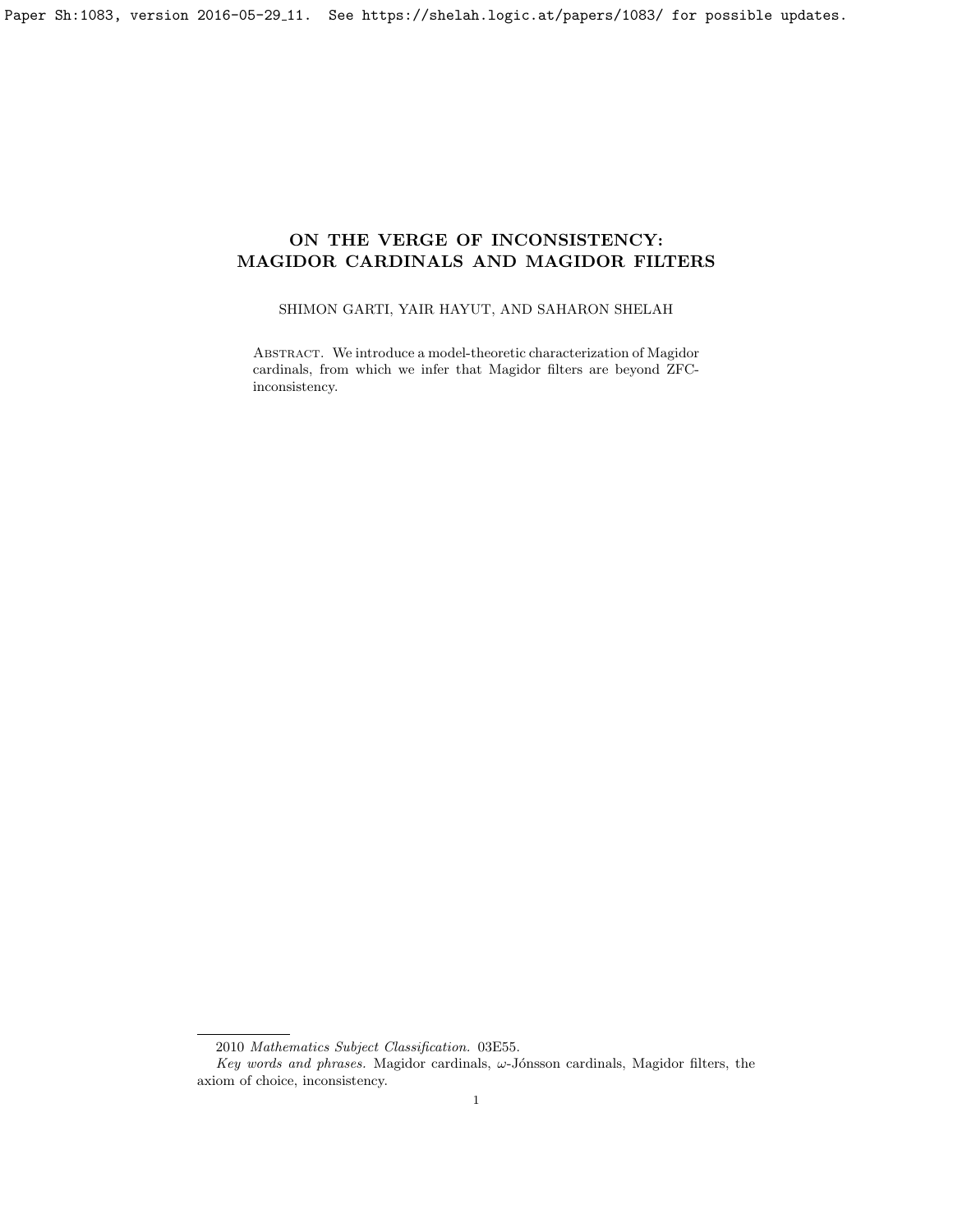### 0. introduction

Magidor cardinals were defined in [\[4\]](#page-13-0) through a combinatorial property of coloring functions. Recall that  $\lambda \to [\lambda]_{\lambda}^{\aleph_0 - \text{bd}}$  means that for every function f from the bounded subsets of  $\lambda$  of size  $\aleph_0$  into  $\lambda$  there exists a set  $A \in [\lambda]^{\lambda}$ for which the restriction of f to the bounded subsets of A of size  $\aleph_0$  omits at least one color. The combinatorial definition reads as follows:

Definition 0.1. Magidor cardinals.

A cardinal  $\lambda$  is a Magidor cardinal iff  $\lambda \to [\lambda]_{\lambda}^{\aleph_0 - \text{bd}}$ .

The term  $\aleph_0$ -bd in the above definition means every countable set, regardless of its order type (though a similar concept of Magidority can be defined with an additional limitation on the order type). The restriction to  $\aleph_0$ -bounded subsets in the domain of the coloring is obligatory if one wishes to accept the axiom of choice. If  $\lambda \to [\lambda]_{\lambda}^{\omega}$  then  $\lambda$  is called  $\omega$ -Jónsson, and there are no such cardinals in ZFC as proved in [\[3\]](#page-13-1). Consequently, if  $\lambda$  is a Magidor cardinal then  $\lambda > cf(\lambda) = \aleph_0$ .

A primary question is what is the consistency strength of Magidor cardinals. On the one hand, every Magidor cardinal is a Jónsson cardinal. On the other hand, if  $\lambda$  is I1 (or even I2) then  $\lambda$  is a Magidor cardinal. There is some evidence that the consistency strength of Magidor cardinals is far from the parallel strength of Jónsson cardinals, see  $[4]$ . In the current paper we give another evidence, through the notion of Magidor filters. Recall that a filter F over  $\lambda$  is uniform iff every element of F is of size  $\lambda$ .

## Definition 0.2. Magidor filters.

Let F be a filter over  $\lambda$ .

We say that  $F$  is a Magidor filter iff

- $(\aleph)$  F is a uniform filter.
- $(\Box)$  F contains all the end-segments of  $\lambda$ .
- $\tilde{L}(\mathbf{I})$  For every coloring  $c: [\lambda]^{\aleph_0 \mathrm{bd}} \to \lambda$  there exists an element  $x \in F$  for which  $c''[x]^{\aleph_0-\mathrm{bd}} \neq \lambda$ .

The uniformity requirement is crucial here, as otherwise the concept of Magidor filter would be meaningless. The requirement that each endsegment belongs to  $F$  can be satisfied by extending  $F$ , as every uniform extension of a Magidor filter preserves the Magidority.

The main theorem of this paper is that there are no Magidor filters, assuming the axiom of choice. Recall that every measurable cardinal carries a Jónsson filter. Moreover, every singular cardinal limit of measurable car-dinals carries a Jónsson filter by the proof of Prikry, [\[8\]](#page-13-2). So the main result here for Magidority stands in sharp contrast with Jónssonicity, and demonstrates in another way the discrepancy between the notions of Magidority and Jónssonicity.

Our notation is standard, and elaborated in [\[4\]](#page-13-0). For a general background we suggest [\[5\]](#page-13-3). We sketch several conventions to be used in the present paper.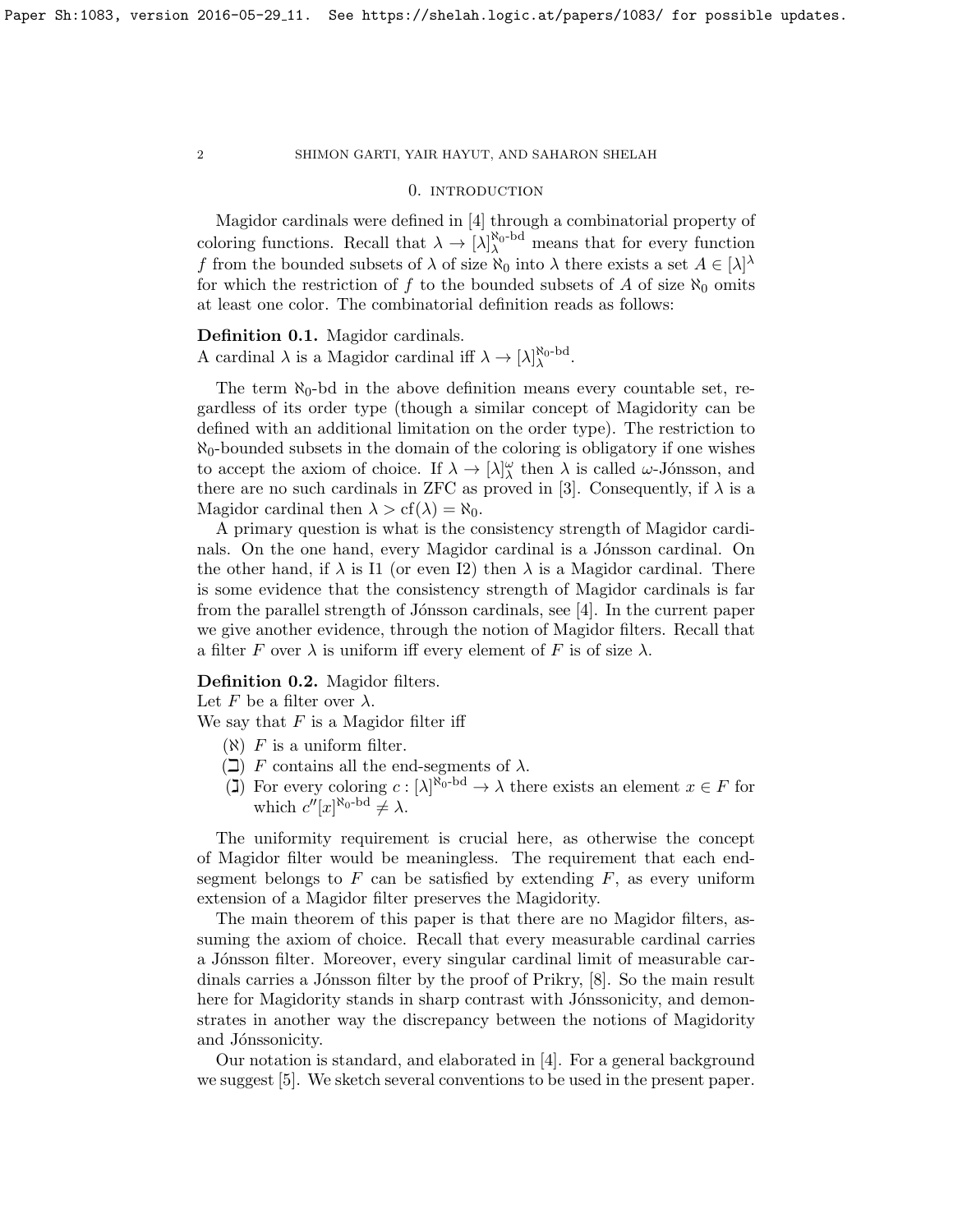By the existence of an elementary embedding we mean that there is some transitive model M of ZFC and a non-trivial elementary embedding  $\eta$  from M into some other transitive model of ZFC. The model M need not be a proper class, and occasionally it will not be a model of all ZFC axioms. In which cases we assume that  $M$  satisfies enough ZFC in order to carry out the relevant proof. Assuming the axiom of choice, the non-triviality yields an ordinal  $\beta$  so that  $\jmath(\beta) > \beta$ . The first such ordinal is called the critical point of *j* and denoted crit(*j*). An ordinal  $\eta$  is a fixed point of *j* iff  $\eta(\eta) = \eta$ . A fixed point  $\eta$  is non-trivial if  $\eta > \text{crit}(j)$ .

If  $g: \nu \to \mu$  and  $x \subseteq \mu$  then  $g^{-1}[x] = {\alpha \in \nu : g(\alpha) \in x}$ . The arrows notation with  $\aleph_0$ -bd as a superscript is coherent with the common arrows notation. If F is a filter over  $\lambda$  then  $\lambda \to [F]_{\theta}^{\aleph_0 - \text{bd}}$  means that the set from which we omit colors is an element of F. If  $\lambda \to [F]_{\lambda}^{\aleph_0 - \text{bd}}$  then there is an ordinal  $\alpha < \lambda$  such that  $\lambda \to [F]_{\alpha, <\alpha}^{\aleph_0 - \text{bd}}$ . This notation means that the number of attained colors is less than  $\alpha$ . We denote the first such ordinal by  $\alpha_M(F)$ .

A word about the axiom of choice is in order. The proof of the nonexistence of Magidor filters is carried out in ZFC. If we drop AC (even upon replacing it by some weak versions of choice) then Magidor filters may exist. Moreover, they form a natural niche of large cardinals in ZF. In some sense, Magidor filters continue the table of large cardinals beyond  $\omega$ -Jónssonicity, since the existence of such a filter implies the existence of an unbounded set of  $\omega$ -Jónsson cardinals. The fact that the concept of Magidor filters comes from the ZFC acceptable notion of Magidor cardinals in a fairly natural way, enables us to go further afield and gives another aspect to the interplay between large cardinals and the axiom of choice.

We thank the referee for the neat and rapid work on this paper.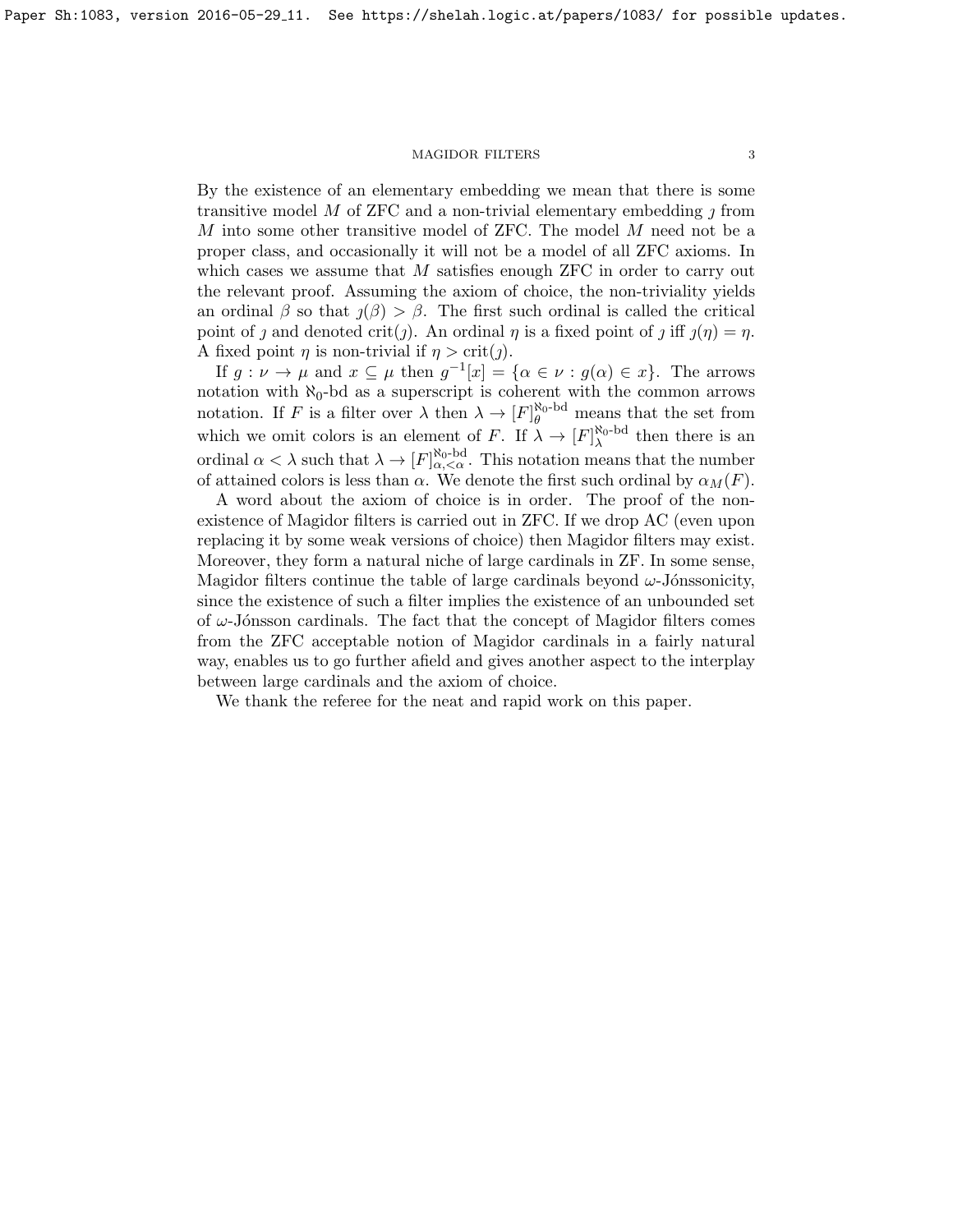### 1. A model-theoretic characterization of Magidor cardinals

Most of large cardinals, including Jónsson cardinals, have several natural definitions. This fact proves fruitful in many respects. For the main result we need a model theoretic characterization of Magidor cardinals. For a similar characterization of Jónsson cardinals see Tryba, [\[10\]](#page-13-4). Ahead of proving our characterization we need to show that each Magidor cardinal  $\lambda$  is  $\omega$ -closed, i.e.  $\alpha < \lambda \Rightarrow \alpha^{\omega} < \lambda$ . This is the content of the following:

### <span id="page-3-0"></span>Claim 1.1. Every Magidor cardinal is  $\omega$ -closed.

### Proof.

Let  $\lambda$  be a Magidor cardinal, and assume toward contradiction that  $\mu < \lambda$ while  $\mu^{\omega} \geq \lambda$ . Since  $cf(\lambda) = \omega \neq cf(\mu^{\omega})$  we know that  $\mu^{\omega} > \lambda$ , though this fact has no significant role in the proof. From the limitude of  $\lambda$  we have  $\mu^{+3} < \lambda$ .

We choose a sequence of sets  $\langle C_i : i \langle \lambda \rangle$  with the following three properties:

- ( $\alpha$ ) Each  $C_i$  is a bounded subset of  $\lambda$ , closed in its supremum.
- (β) The order type of  $C_i$  is  $\mu$ , for every  $i < \lambda$ .
- (γ) For every  $\delta < \lambda$  so that  $cf(\delta) = \mu^{+3}$  and for every club  $E \subseteq \delta$  we can find an ordinal  $i < \lambda$  for which  $C_i \subseteq E$ .

The existence of such a sequence follows from the club guessing theorems of pcf, see [\[9\]](#page-13-5) or [\[1\]](#page-13-6). Let D be  $\{u \subseteq \lambda : \text{otp}(u) = \omega, \text{sup}(u) < \lambda\}$ , so D is just the collection of bounded subsets of  $\lambda$  of order type  $\omega$ . Let  $S^{\lambda}_{\omega}$  be the set  $\{\alpha < \lambda : cf(\alpha) = \omega\}$ . We choose a function  $d : D \to \lambda$  such that Rang(d)  $\{u \in D : u \subseteq C_i \cap S_{\omega}^{\lambda}\}\) = \lambda$  for every  $i < \lambda$ . The existence of d follows from the fact that we have but  $\lambda$ -many  $C_i$ -s and  $|\{u \subseteq C_i \cap S_\omega^\lambda : \text{otp}(u) = \omega\}| > \lambda$ for every  $i < \lambda$ , hence we can choose the values of d by induction on  $i < \lambda$ .

We shall define a coloring c which exemplifies the non-Magidority of  $\lambda$ . Without loss of generality,  $dom(c) = \{u \subseteq \lambda : sup(u) < \lambda, otp(u) = \omega \cdot \omega\},\$ since we can define  $c(u) = 0$  whenever  $u \in [\lambda]^{\aleph_0 - \text{bd}}$  and  $\text{otp}(u) \neq \omega \cdot \omega$ . If  $u \in \text{dom}(c)$ , let  $\langle \alpha_{u,i} : i \langle \omega \cdot \omega \rangle$  be an increasing enumeration of the members of  $u$ , and set:

$$
c(u) = d(\{\alpha : \exists n, \alpha = \bigcup_{\ell \in \omega} \alpha_{u, \omega \cdot n + \ell}\}).
$$

Assume now that  $A \subseteq \lambda$ , the order type of A is  $\mu^{+3}$  and A is bounded in  $\lambda$ . Let  $B(A) = \{c(u) : u \subseteq A, u \in \text{dom}(c)\}\$ . We shall prove that  $B(A) = \lambda$  for every A as above, thus arriving at a contradiction. Indeed, given  $S \in |\lambda|^{\lambda}$ let A be the first  $\mu^{+3}$  members of S. Since  $B(A) = \lambda$  we conclude that c omits no colors on  $[S]^{\aleph_0-bd}$ , contradicting the Magidority of  $\lambda$ .

Given any set  $A$ , we denote the closure of  $A$  under the order topology by  $c\ell(A)$ . Fix A and let  $\langle \alpha_i : i \leq \mu^{+3} \rangle$  enumerate the members of  $c\ell(A)$ , stipulating  $\delta = \alpha_{\mu+3}$ . Choose any  $\gamma < \lambda$ . We shall prove that  $\gamma \in B(A)$ . Notice that  $cf(\delta) = \mu^{+3}$ , and  $\alpha_{i+1} \in A$  for every  $i < \mu^{+3}$ . Set  $E = {\alpha_{\omega i}}$ :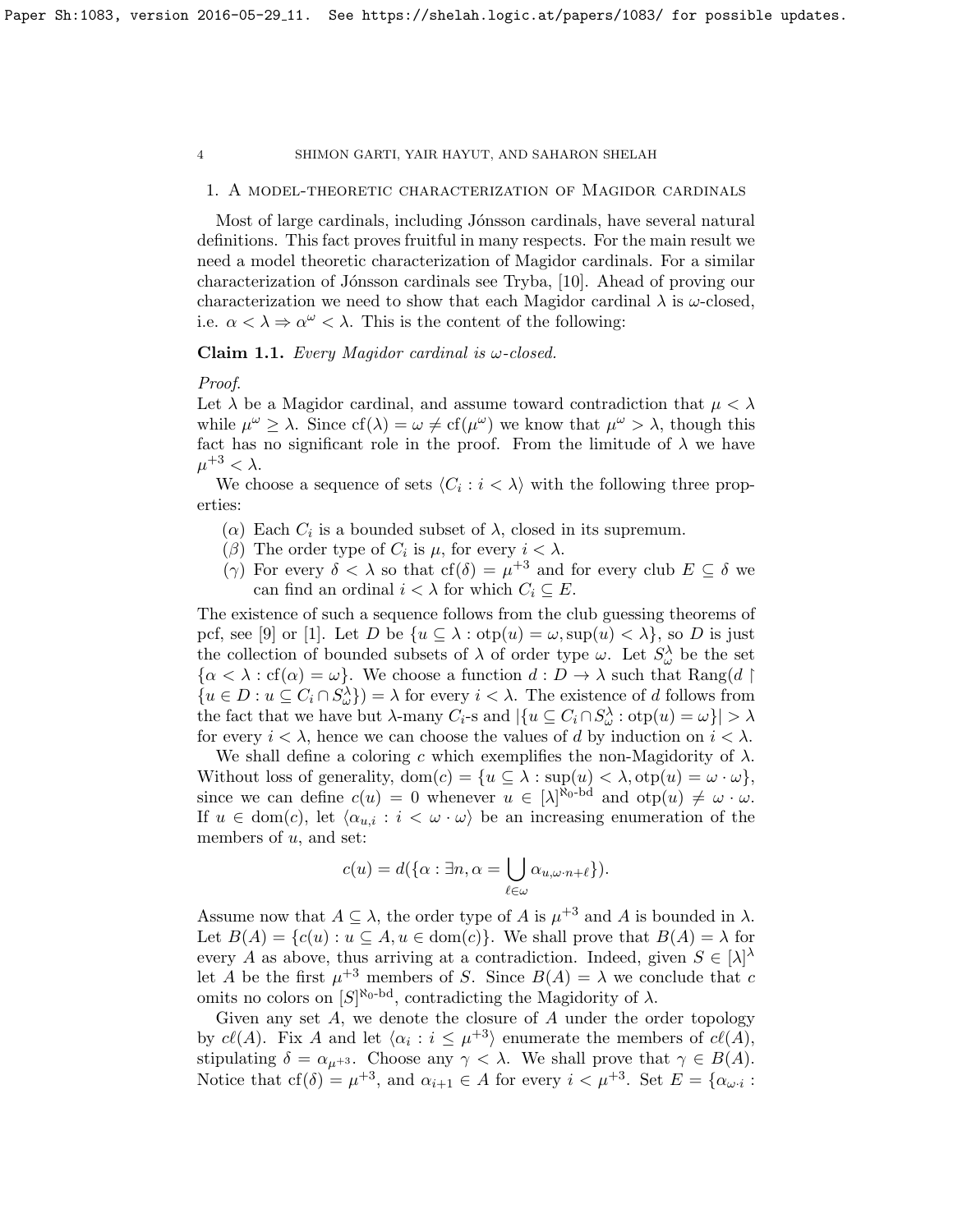$i < \mu^{+3}$ , so E is a club subset of  $\delta$ . By the choice of the club guessing sequence, there exists an ordinal  $i_* < \lambda$  for which  $C_{i_*} \subseteq E$ .

By the definition of d we can choose an increasing  $\omega$ -sequence  $\langle \beta_n : n \in \omega \rangle$ of ordinals from  $C_{i_*} \cap S_\omega^\lambda$  so that  $d(\{\beta_n : n \in \omega\}) = \gamma$ . Recall that  $C_{i_*} \subseteq E$ , so each  $\beta_n$  has the form  $\alpha_{\omega \cdot i(n)}$  for some  $i(n) < \mu^{+3}$ , and  $i(n) < i(n+1)$  for every  $n \in \omega$ . Likewise,  $cf(\beta_n) = \omega$  for every  $n \in \omega$ .

We wish to define a set of order type  $\omega \cdot \omega$  out of the  $\beta_n$ -s, with the goal being to define a set u for which  $c(u) = \gamma$ . For every  $n \in \omega$  we choose an increasing sequence of ordinals  $\langle j_{n,\ell} : \ell \in \omega \rangle$  such that:

- $(\alpha)$  U  $\bigcup_{\ell \in \omega} j_{n,\ell} = \alpha_{\omega \cdot i(n)}$  for every  $n \in \omega$ .
- ( $\beta$ )  $j_{n,\ell}$  is a successor ordinal for every  $n, \ell \in \omega$ .
- $(\gamma)$  max $\{\alpha_{\omega \cdot i(m)} : m < n\} < j_{n,0}$  for every  $n \in \omega$ .

Let  $u = \{ \alpha_{j_{n,\ell}} : n, \ell \in \omega \}$ . By  $(\beta)$  we have  $u \subseteq A$ , so  $u \subseteq \delta$  as  $A \subseteq \delta$ . By the construction,  $otp(u) = \omega \cdot \omega$ . Observe that  $\alpha_{\omega \cdot i(n)} = \sup \{ \beta \in u :$ otp $(u \cap \beta) < \omega \cdot n$  for every  $n \in \omega$  (again, by the construction), and hence  $c(u) = d(\{\alpha_{\omega \cdot i(n)} : n \in \omega\}) = d(\{\beta_n : n \in \omega\}) = \gamma$ , so the proof is accomplished.

 $\square_{1.1}$  $\square_{1.1}$  $\square_{1.1}$ 

# <span id="page-4-0"></span>**Theorem 1.2.** Magidority and elementary embeddings. Assume  $\lambda > cf(\lambda) = \omega$ . The following are equivalent:

- (a)  $\lambda$  is a Magidor cardinal.
- (b) For every  $\gamma > \lambda$  there is a triple  $(M, \overline{M}, )$  such that  $M \subseteq V$  is a transitive set for which  $\lambda + 1 \subseteq M$ ,  $j : M \rightarrow V_{\gamma}$  an elementary embedding such that  $\text{crit}(j) < \lambda = j(\lambda)$ ,  $\overline{M} = (M_n : n \in \omega)$ ,  $M =$  $\bigcup M_n$  and  $M_n \prec M$  for every  $n \in \omega$ , for every  $\delta < \lambda$  there exists  $n\bar{\in}\omega$

 $n_{\delta} \in \omega$  such that  $n \in [n_{\delta}, \omega) \Rightarrow [M_n \cap \delta]^{N_0} \subseteq M$  and finally  $\lambda \nsubseteq j''M$ .

(c) There exists some ordinal  $\gamma > \lambda$  for which there is a triple  $(M, \bar{M}, \bar{\jmath})$ such that  $M \subseteq V$  is a transitive set for which  $\lambda + 1 \subseteq M$ ,  $j : M \to V_{\gamma}$ an elementary embedding such that  $\text{crit}(\eta) < \lambda = \eta(\lambda)$ ,  $\overline{M} = (M_n :$  $n \in \omega$ ),  $M = \bigcup M_n$  and  $M_n \prec M$  for every  $n \in \omega$ , for every  $\delta < \lambda$  $n \in \omega$ there exists  $n_{\delta} \in \omega$  such that  $n \in [n_{\delta}, \omega) \Rightarrow [M_n \cap \delta]^{\aleph_0} \subseteq M$  and finally  $\lambda \nsubseteq j''M$ .

# Proof.

For the direction  $(a) \Rightarrow (b)$  fix any ordinal  $\gamma > \lambda$ . Let  $\mathfrak{B}$  be an expansion of  $(V_\gamma, \in)$  by Skolem functions. For every set  $S \subseteq \lambda$  let  $\mathcal{C}_{\mathfrak{B}}(S)$  be a minimal elementary submodel M of  $\mathfrak{B}$  for which  $S \subseteq M$  and  $[M \cap \lambda]^{\aleph_0} \subseteq M$ . Such a model M can be created by induction on  $\omega_1$ , using the Löwenheim-Skolem theorem and adding the  $\omega$ -subsets at each step. Notice that  $|c\ell_{\mathfrak{B}}(S)| \leq$  $|S|^{R_0} \cdot 2^{R_0}$ . In particular, if  $u \in [\lambda]^{R_0}$  then  $|c\ell_{\mathfrak{B}}(u)| = 2^{R_0}$ .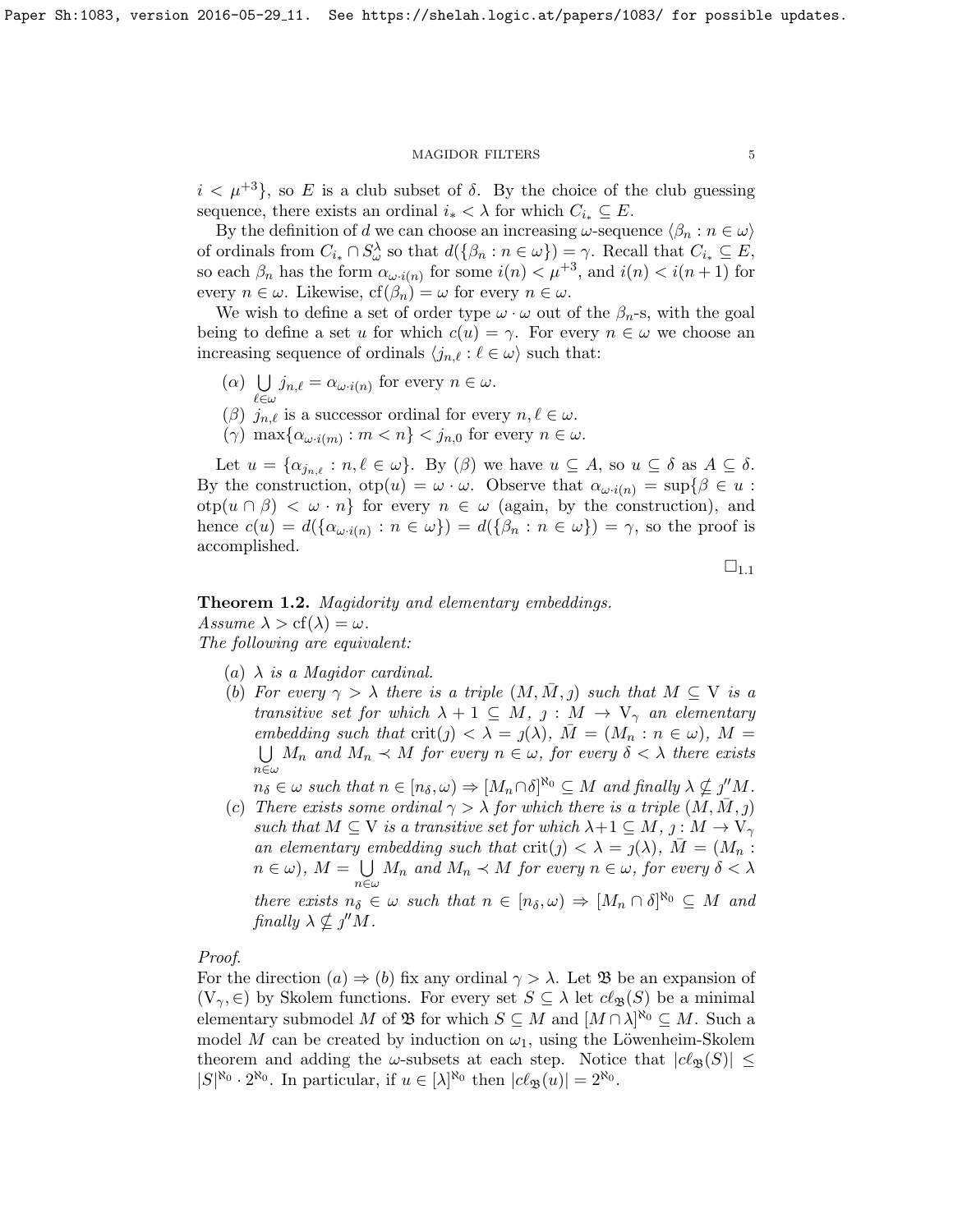For every  $u \in [\lambda]^{\aleph_0}$  fix an enumeration  $\langle a_{u,\zeta} : \zeta \langle 2^{\aleph_0} \rangle$  of the members of  $cl_{\mathfrak{B}}(u)$ . Let  $\mathcal{A} \subseteq [\lambda]^{\aleph_0 - \mathrm{bd}}$  be a maximal almost disjoint family such that  $a \in \mathcal{A} \Rightarrow \text{otp}(a) = \omega$ . Denote  $\bigcup \{c\ell_{\mathfrak{B}}(u) : u \in [\lambda]^{\aleph_0 - \text{bd}}\}$  by T.

We define two functions,  $c_0$  and  $c_1$ . The function  $c_0 : [\lambda]^{\aleph_0 - \text{bd}} \to 2^{\aleph_0} \times \omega_1$ would give a pair of ordinals for the coloring  $c_1$ , and  $c_1$  would be the coloring for which we employ assumption (a). Our demand from  $c_0$  is that for every  $a \in \mathcal{A}$  the following statement will be satisfied:

$$
\forall b \in [a]^{\aleph_0}, \text{Rang}(c_0 \upharpoonright [b]^{\aleph_0}) = 2^{\aleph_0} \times \omega_1.
$$

Now we define  $c_1 : [\lambda]^{\aleph_0 - \text{bd}} \to T$  as follows. If  $u \in [\lambda]^{\aleph_0 - \text{bd}}, \text{otp}(u) = \delta + \omega$ for some limit ordinal  $\delta$ ,  $\{\alpha_{u,i} : i < \delta + \omega\}$  an increasing enumeration of the members of u,  $v_u = {\alpha_{u,\delta+n} : n \in \omega}$  is the upper part of u,  $c_0(v_u)$  $(\zeta, \varepsilon)$  and  $a_{\{\alpha_{u,i}:i\leq \delta\cap\varepsilon\},\zeta}$  is an ordinal then we let  $c_1(u) = a_{\{\alpha_{u,i}:i\leq \delta\cap\varepsilon\},\zeta}$ . In all other cases,  $c_1(u) = 0$ . Since  $|T| = \lambda$  we can use the Magidority assumption (a) and choose a set  $A \in |\lambda|^{\lambda}$  and an ordinal  $\tau \in T$  such that  $\forall u \in [A]^{\aleph_0 \text{-bd}}, c_1(u) \neq \tau.$ 

Let  $\langle \mu_n : n \in \omega \rangle$  be an increasing sequence of cardinals such that  $\lambda =$ U  $\bigcup_{n\in\omega}\mu_n$ . For every  $n\in\omega$  let  $M_n^* = c\ell_{\mathfrak{B}}(A\cap\mu_n)$ . As noted above,  $|M_n^*| \leq$  $\mu_n^{\aleph_0} < \lambda$ . By virtue of Skolem (i.e., by adding the Skolem functions to  $\mathfrak B$ and taking an elementary submodel of it)  $M_n^* \prec \mathfrak{B}$  and since  $M_n^* \subseteq M_{n+1}^*$ we infer that  $M_n^* \prec M_{n+1}^*$  for every  $n \in \omega$ . Let  $M^*$  be  $\bigcup_{n \in \omega}$  $M_n^*$  and let  $M$ 

be the Mostowski collapse of  $M^*$  by  $\pi$ .

The key-point in this part of the proof is that  $\tau \notin M^*$ . For showing this fact, assume towards contradiction that  $\tau \in M^*$ , and choose some  $n \in \omega$  for which  $\tau \in M_n^*$ , i.e.  $\tau \in cl_{\mathfrak{B}}(A \cap \mu_n)$ . Pick up a set  $u \in [A \cap \mu_n]^{\aleph_0}$  such that  $\tau \in c\ell_{\mathfrak{B}}(u)$ . By the fixed enumerations of  $c\ell_{\mathfrak{B}}(u)$  we may write  $\tau = a_{u,\zeta}$  for some  $\zeta < 2^{\aleph_0}$ . Denote the order-type of u by  $\varepsilon$ .

Choose some  $a_0 \subseteq A \setminus \mu_n$ ,  $otp(a_0) = \omega$  and  $a_0$  is bounded in  $\lambda$ . Let  $u_0 = u \cup a_0$  so  $otp(u_0) = \varepsilon + \omega$ . Let  $n_0$  be the first natural number so that  $u_0 \subseteq \mu_{n_0}$ . We choose now  $a_1 \in [A \setminus \mu_{n_0}]^{\aleph_0 - \text{bd}}$  and  $a_2 \in \mathcal{A}$  such that  $b = a_1 \cap a_2$  is infinite. By the above properties of  $c_0$ , there exists  $v_0 \in [b]^{\aleph_0}$ such that  $c_0(v_0) = (\zeta, \varepsilon)$ .

Define  $u_1 = u_0 \cup v_0$  and observe that  $otp(u_1) = \varepsilon + \omega + \omega$ . Let  $\delta = \varepsilon + \omega$ , so δ is a limit ordinal. We claim that  $c_1(u_1) = \tau$  which contradicts the choice of  $\tau$ . Indeed, recall that  $otp(u_1) = \delta + \omega$  and  $\delta$  is the limit ordinal  $\varepsilon + \omega$ . By definition,  $c_1(u_1) = a_{\{\alpha_{u_1,i}:i < \delta \cap \varepsilon\},\zeta}$ , as  $c_0(\{\alpha_{u,\delta_n}:n \in \omega\}) = c_0(v_0) = (\zeta,\varepsilon)$ . However,  $\{\alpha_{u_1,i} : i < \delta \cap \varepsilon\} = \{\alpha_{u_1,i} : i < \varepsilon\} = u$  and hence  $c_1(u_1) = a_{u,\zeta} = u$  $\tau$ , a contradiction.

Let *j* be the inverse  $\pi^{-1}$  of the Mostowski collapse. Notice that *j* is an elementary embedding from M into  $V_{\gamma}$ . Observe also that  $j(\tau) \neq \tau$  since  $\tau \notin \jmath^{\prime\prime}M$ , and hence  $\jmath$  has a critical point below  $\lambda$  and  $\jmath(\lambda) = \lambda$ . Let  $M_n$ be  $\pi(M_n^*)$  for every  $n \in \omega$ , and verify that all the requirements in (b) are satisfied.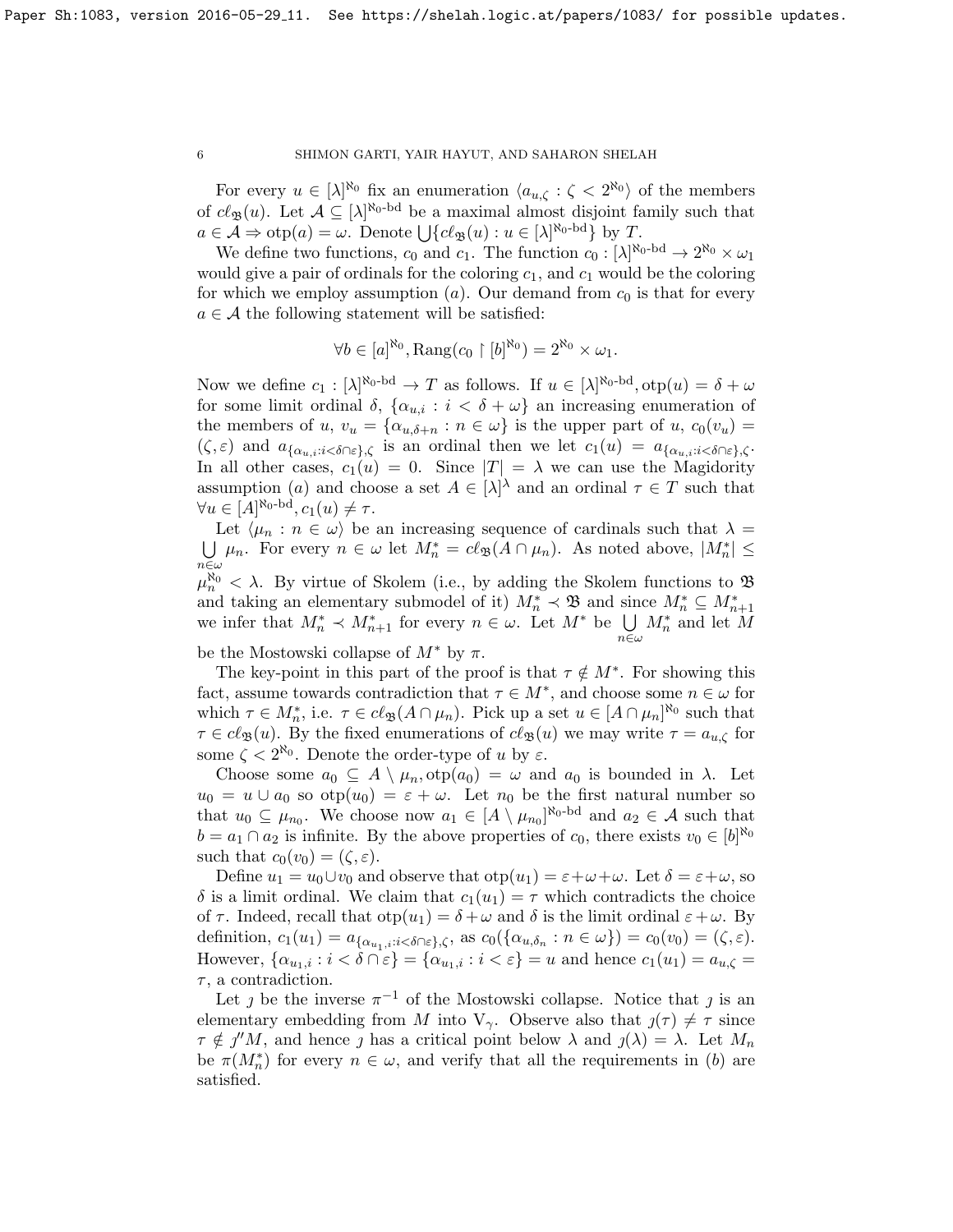As  $(b) \Rightarrow (c)$  trivially, we are left with  $(c) \Rightarrow (a)$ . Choose a quadruple  $(\gamma, M, M, j)$  as alleged in (c), and assume toward contradiction that  $\lambda \rightarrow$  $[\lambda]_{\lambda}^{\aleph_0 - \mathrm{bd}}$ . Let  $c : [\lambda]^{\aleph_0 - \mathrm{bd}} \to \lambda$  exemplify this fact. Notice that  $c \in V_{\gamma}$  and since  $j''M \prec V_{\gamma}$  we may assume without loss of generality that  $c \in j''M$ .

Fix an ordinal  $\eta \in \lambda \setminus \jmath''M$  (recall that  $\lambda \nsubseteq \jmath''M$ ) and an increasing sequence of regular cardinals  $\langle \mu_n : n \in \omega \rangle$  which converges to  $\lambda$  and begins with  $\mu_0 = \aleph_0$ . By induction on  $n \in \omega$  we choose a pair  $(\ell_n, A_n)$  such that:

- ( $\aleph$ )  $m < n < \omega \Rightarrow \ell_m < \ell_n$ .
- $\left(\square\right) A_n \subseteq \jmath'' M_{\ell_n} \cap \mu_{\ell_n}$  and  $|A_n| = \mu_n$  for every  $n \in \omega$ .
- (**1**)  $m < n < \omega \Rightarrow A_n \cap \mu_{\ell_m} = \emptyset$ .

How do we choose them? For  $n = 0$  let  $\ell_0 = 0$  and  $A_0 = \{p \in \omega : p$  is a prime number}. At the stage of  $n + 1$  we choose  $\ell > \ell_n$  such that  $|j'M \cap \mu_{\ell}| >$  $\mu_{n+1}$  (such an  $\ell$  exists as  $|j''M \cap \lambda| = \lambda$ ). Recall that  $M = \bigcup$  $\bigcup_{n\in\omega}M_n$  so  $j''M = \bigcup$  $n\in\omega$  $j''M_n$ , and choose  $\ell_{n+1} > \ell$  so that  $|j''M_{\ell_{n+1}} \cap \mu_{\ell_{n+1}}| > \mu_{n+1}$ . Consequently, there is a set  $A_{n+1} \subseteq \jmath'' M_{\ell_{n+1}} \cap \mu_{\ell_{n+1}}$  so that  $|A_{n+1}| = \mu_{n+1}$ . By chopping an initial segment of  $A_{n+1}$  we may assume that  $A_{n+1} \cap \mu_{\ell_n} = \emptyset$ , thus accomplishing the construction.

Set  $A = \bigcup$  $\bigcup_{n \in \omega} A_n$ , so  $A \in [\lambda]^\lambda$ . Let us show that  $\eta \notin c \restriction [A]^{\aleph_0 - \text{bd}}$ . Indeed, let  $u \subseteq A$  be any bounded set of size  $\aleph_0$ . By (**J**) above there is  $n_0 \in \omega$  such that  $u \subseteq \bigcup A_n$ . By assumption (c) of our theorem there is  $n_1 \in \omega$  such  $n\leq n_0$ that  $u \in j^{\prime\prime}M_{n_1}$ , and hence  $u \in j^{\prime\prime}M$ . However,  $c \in j^{\prime\prime}M$  as well and hence  $c(u) \in \jmath''M$  so  $\eta \neq c(u)$  by the choice of  $\eta$ , a contradiction to the defining property of the coloring c.

 $\square_{1.2}$  $\square_{1.2}$  $\square_{1.2}$ 

<span id="page-6-0"></span>*Remark* 1.3. In the above theorem, one can show that for every  $\delta < \lambda$  and every large enough  $n \in \omega$  we have  $[M_n \cap \delta]^{k_0} \subseteq M_n$ . Moreover, a similar statement for unbounded  $\omega$ -sequences of  $M_n$  follows from the above proof. The omitted colors in the proof come from bounded  $\omega$ -sequences which are contained in M but in none of the  $M_n$ -s.

 $\square_{1.3}$  $\square_{1.3}$  $\square_{1.3}$ 

The proof is suggestive in another direction. Usually, given a large enough cardinal we are confronted with the opposite situation in which the domain of the embedding is V (or some portion  $V_{\gamma}$  of it) and the range is some transitive model  $M$ . The more we require from  $M$ , the larger our cardinal is. In particular, one can step up in the chart of large cardinals by asking for strong closure properties from the  $M$  side. The same holds in our characterization, but we have a glass ceiling. Recall that in ZFC there are no  $\omega$ -Jónsson cardinals, by [\[7\]](#page-13-7).

<span id="page-6-1"></span>Claim 1.4.  $\omega$ -Jónsson cardinals. Assume  $\lambda$  is an infinite cardinal. There is no triple  $(\gamma, M, \eta)$  such that: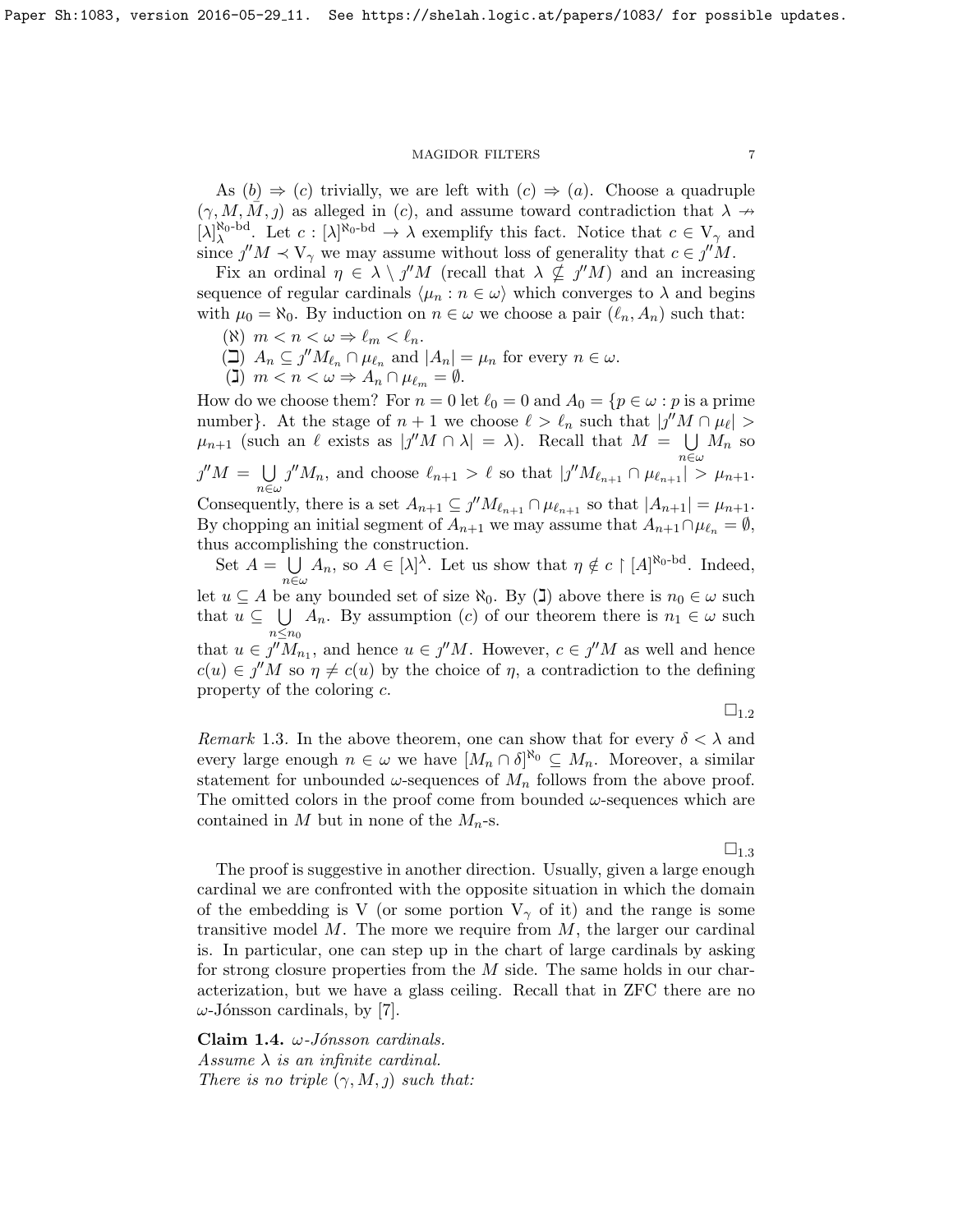(a)  $\gamma > \lambda + 1$ . (b)  $M \subseteq V$  is a transitive set. (c)  $j: M \to V_{\gamma}$  is an elementray embedding. (d)  $\lambda + 1 \subseteq M$  but  $\lambda \nsubseteq j''M$ . (e) crit(j)  $< \lambda = \jmath(\lambda)$ .  $(f)$   $[M \cap \lambda]^{\aleph_0} \subseteq M$ .

Proof.

By [\[3\]](#page-13-1),  $\lambda$  is not  $\omega$ -Jónsson in V, so also not in M by elementarity. Choose a function  $c: [\lambda]^\omega \to \lambda$  which exemplifies this fact. Without loss of generality,  $c \in \jmath''M$ . We indicate that one may choose (by elementarity)  $d \in M$  which exemplifies this property of  $\lambda$  in M, and then define  $c = \jmath''d \in \jmath''M$ .

By our assumptions  $\lambda \nsubseteq \nsubseteq' M$  so we can choose an ordinal  $\eta \in \lambda \setminus \jmath''M$ . Let A be the set  $j''M \cap \lambda$ , so  $A \in [\lambda]^{\lambda}$ . Let  $u \in [A]^{\aleph_0}$  be any set. Since  $u \subseteq A = \jmath''M \cap \lambda$  we infer that  $u \in \jmath''M$ . Indeed, enumerate the members of u by  $\{u_n : n \in \omega\}$ . Since  $u \subseteq j''M$  we can choose  $v_n \in M$  for every  $n \in \omega$ so that  $\forall n \in \omega, j(v_n) = u_n$ . Let  $v = \{v_n : n \in \omega\}$ , and notice that  $j(v) = u$ . However,  $v \in M$  by assumption  $(f)$ , so  $u \in j^{\prime\prime}M$  and hence  $c(u) \in j^{\prime\prime}M$ . Consequently,  $\eta \neq c(u)$  for every such u, a contradiction.

 $\square_{1.4}$  $\square_{1.4}$  $\square_{1.4}$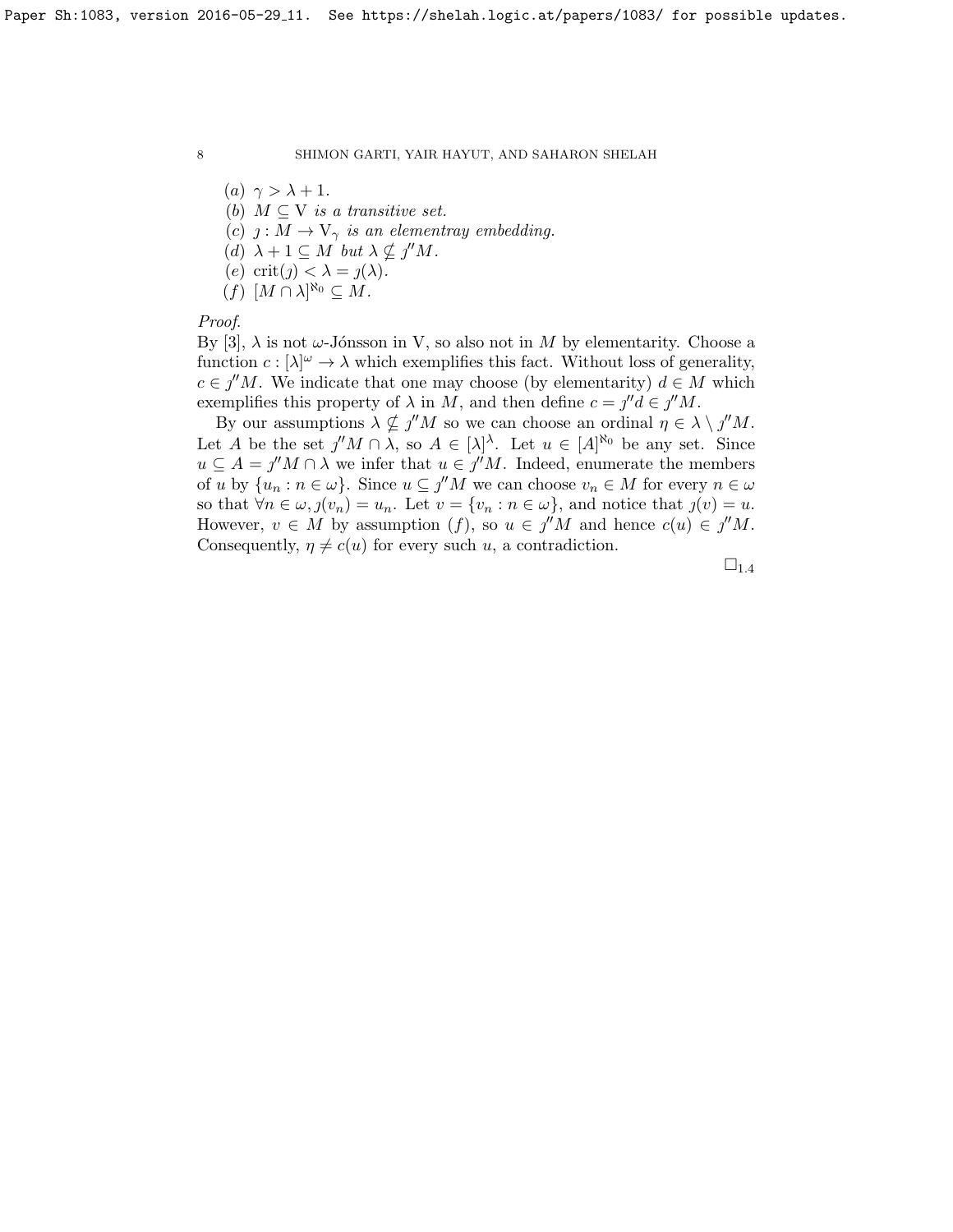# 2. Magidor filters

For proving the main theorem, we need some additional facts. Recall that a filter F over  $\lambda$  is not  $(\omega, \theta)$ -regular iff for every  $A \subseteq F$ ,  $|A| = \theta$  one can find  $B \subseteq A, |B| = \aleph_0$  such that  $\bigcap \{x : x \in B\}$  is not empty. Jónsson filters (and hence Magidor filters) possess some degree of irregularity. The proof of the following lemma is derived from the ideas of Prikry, [\[8\]](#page-13-2).

### <span id="page-8-0"></span>**Lemma 2.1.** Let F be a Magidor filter over  $\lambda$ .

Then F is not  $(\omega, \theta)$ -regular for some  $\theta = \text{cf}(\theta) < \lambda$ . Actually,  $\alpha_M(F)$  can serve as  $\theta$ .

### Proof.

If  $F$  is a Magidor filter then, in particular,  $F$  is a Jónsson filter. One has to convert colorings of  $\omega$ -bounded subsets into coloring of finite subsets (this is done, e.g., in [\[4\]](#page-13-0) with respect to being a Magidor cardinal). By Lemma 1.40 in [\[8\]](#page-13-2) it follows that F is not  $(\omega, \theta)$ -regular for some  $\theta = \text{cf}(\theta) < \lambda$  (see also Tryba,  $|11|$ ).

 $\square_{2.1}$  $\square_{2.1}$  $\square_{2.1}$ 

<span id="page-8-1"></span>Remark 2.2. Actually, one can prove stronger irregularity properties for Jónsson and Magidor filters. The proof can be extracted from [\[8\]](#page-13-2). Irregularity gives some kind of reflection, to be used in the main theorem.

 $\Box_{2.2}$  $\Box_{2.2}$  $\Box_{2.2}$ 

If  $\lambda$  carries a Magidor filter F then  $\lambda$  is a Magidor cardinal (by definition, rememeber that  $F$  is uniform), and hence satisfies Theorem [1.2.](#page-4-0) The following lemma shows that one may assume that  $\int'' \lambda$  belongs to the filter.

# <span id="page-8-2"></span>**Lemma 2.3.** Assume G is a Magidor filter over  $\lambda$ .

Then there exists an elementary embedding  $j: M \to V_{\lambda+\omega}$  such that  $\text{crit}(j)$  $\lambda = \jmath(\lambda)$  and  $\jmath''\lambda \in G$ .

# Proof.

Let G be a Magidor filter over  $\lambda$ . Let N be an elementary submodel of  $V_{\lambda+\omega}$ of size  $\lambda$ , so that  $\lambda + 1 \subseteq N$ . Fix a well ordering of  $V_{\lambda+\omega}$  in N. Being a Magidor cardinal,  $|[\lambda]^{\aleph_0 - bd}| = \lambda$ . enumerate all the  $\aleph_0$ -bounded subsets of  $\lambda$ by  $\{t_i : i < \lambda\}$  in such a way that if  $\sup(t_i) \leq \alpha$  then  $i < |\alpha|^{\aleph_0}$ . Denote the map  $t_i \mapsto i$  by  $t$ .

Let  $\langle f_n : n \in \omega \rangle$  be a set of Skolem functions for  $(V_{\lambda+\omega}, \in, t)$ . We clump these functions into one single function  $g: [\lambda]^{\aleph_0 - \mathrm{bd}} \to \mathrm{V}_{\lambda+\omega}$ , and then we define  $h: [\lambda]^{\aleph_0 - \mathrm{bd}} \to \lambda$  by  $h(s) = g(s)$  if  $g(s) \in \lambda$  and  $h(s) = 0$  otherwise. By the Magidority of G there exists  $A \in G$  for which  $h''[A]^{\aleph_0 - \text{bd}} \neq \lambda$ . Notice, however, that  $A \subseteq h''[A]^{\aleph_0 - \text{bd}}$  since the identity is one of our Skolem functions.

Let  $M' = g''[A]^{\aleph_0 - bd}$ , so  $M' \prec N \prec V_{\lambda + \omega}$  and  $A \subseteq M'$ . Let M be the Mostowski collapse of M' and let  $j : M \to M'$  be the inverse of the collapse. It follows that  $j''\lambda = M' \cap \lambda \supseteq A$  and hence  $j''\lambda \in G$ , so we are done.

 $\square_{2.3}$  $\square_{2.3}$  $\square_{2.3}$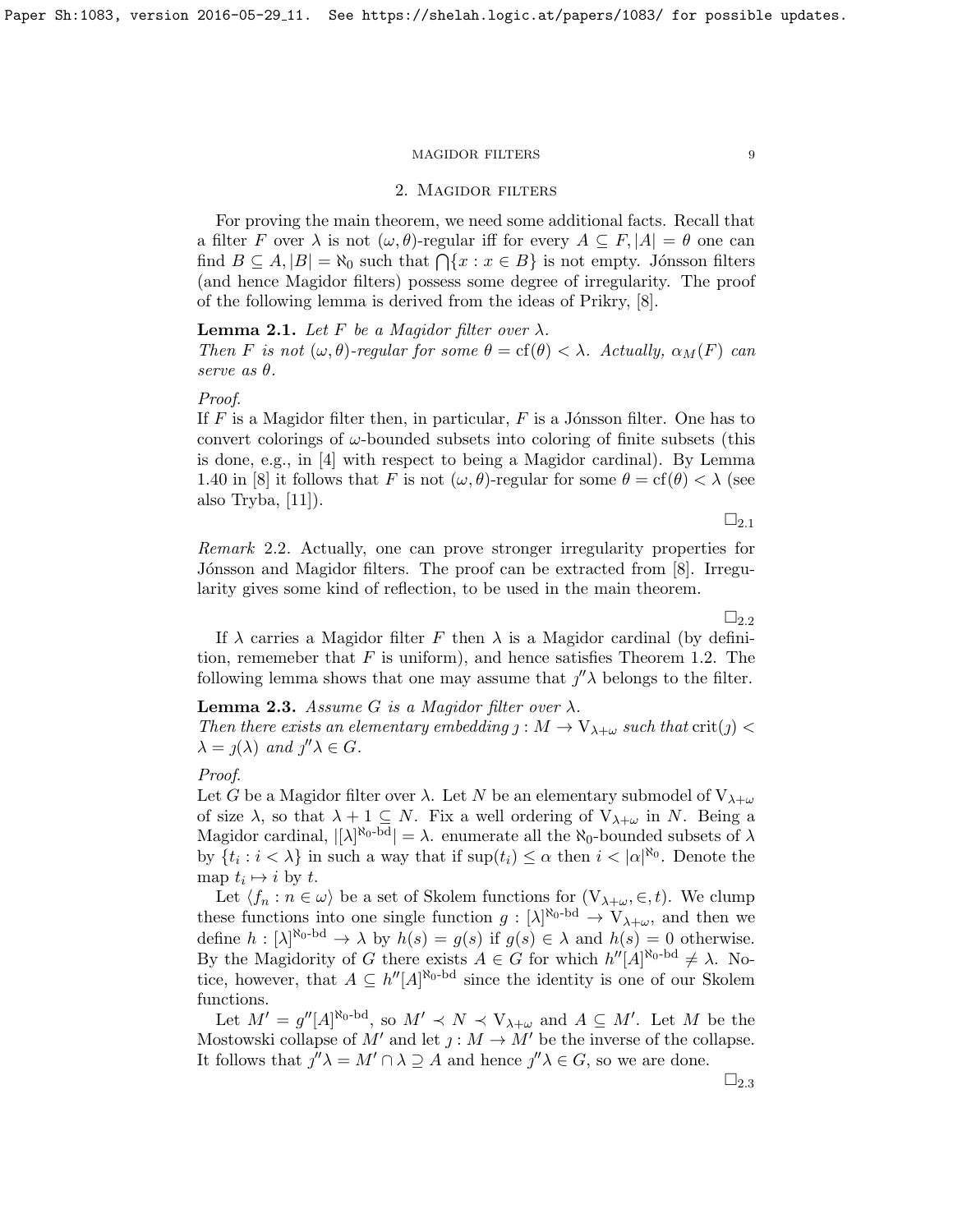We can state now our main result. The proof is modelled after Tryba, [\[11\]](#page-13-8), who showed that there are many Jónsson cardinals below the first cardinal which carries a Jónsson filter. Our plan is to prove that there would be many  $\omega$ -Jónsson cardinals below the first cardinal which carries a Magidor filter, and this is impossible under the axiom of choice.

However, one key-feature in the proof of Tryba fails when moving to Magidority. The main idea of Tryba is to project a Jónsson filter with some function  $g: \lambda \to \lambda$ , and Jónssonicity is preserved under taking the preimage of any such function. But the projection of a Magidor filter with a function that keeps its uniformity need not be a Magidor filter. The subtle point is that  $\aleph_0$ -bounded subsets may transfer into unbounded subsets of size  $\aleph_0$ . In order to cope with this problem, we impose another requirement on the projecting function. It turns out that we can define a suitable function which keeps Magidority.

# <span id="page-9-0"></span>Theorem 2.4. The main theorem.

Assuming the axiom of choice, there are no Magidor filters.

Proof.

Assume toward contradiction that F is a Magidor filter over  $\lambda$ . We may assume that  $F$  is an ultrafilter, as any ultrafilter extending  $F$  is a Magidor filter as well. By virtue of Lemma [2.1,](#page-8-0) choose a regular  $\theta < \lambda$  such that F is not  $(\omega, \theta)$ -regular.

We shall prove that there is a function  $g: \lambda \to \lambda$  such that  $|g^{-1}(\{\gamma\})| < \theta$ for every  $\gamma < \lambda$  (we say that g is almost one-to-one), g is monotonic and unbounded, and g is  $\leq_F$ -minimal with respect to these properties. We call g the projecting function, and we shall use it in order to create a Magidor filter with a kind of weak normality.

Assume, towards a contradiction, that no such g exists. We construct a sequence of functions  $\langle f_{\varepsilon} : \varepsilon < \theta \rangle$ , each of which is a function from  $\lambda$  into  $\lambda$ , with the following properties:

- (a)  $|f_{\varepsilon}^{-1}(\{\gamma\})| < \theta$  for any  $\gamma < \lambda$  and every  $\varepsilon < \theta$ .
- (b)  $f_{\varepsilon}$  is monotonic and unbounded in  $\lambda$  for every  $\varepsilon < \theta$ .
- (c)  $\varepsilon < \zeta \Rightarrow f_{\zeta} <_F f_{\varepsilon}$ .
- (d)  $\varepsilon < \zeta \Rightarrow f_{\zeta} \leq f_{\varepsilon}$ .

The construction starts from the identity function on  $\lambda$  as  $f_0$ . Clearly, all the requirements are satisfied. In the successor stage  $\varepsilon + 1$  we employ the assumption toward contradiction which means that  $f_{\varepsilon}$  does not satisfy the above mentioned properties in order to choose some  $h \leq_F f_{\varepsilon}$  which is almost one-to-one, monotonic and unbounded. We set  $f_{\varepsilon+1} = \min(h, f_{\varepsilon})$ . At limit stages we let  $f_{\varepsilon}(\alpha) = \min\{f_{\beta}(\alpha): \beta < \varepsilon\}$  for every  $\alpha < \lambda$ . Notice that monotonicity is still preserved.

By (b), let  $A_{\varepsilon} = {\alpha < \lambda : f_{\varepsilon+1}(\alpha) < f_{\varepsilon}(\alpha)}$  for every  $\varepsilon < \theta$ . The collection  $\mathcal{A} = \{A_\varepsilon : \varepsilon < \theta\}$  is a subcollection of F. Keep in mind that F is not  $(\omega, \theta)$ regular, and choose  $\mathcal{B} \subseteq \mathcal{A}, |\mathcal{B}| = \aleph_0$  so that the intersection of the members of B is not empty. By choosing any ordinal  $\gamma$  in this intersection, we have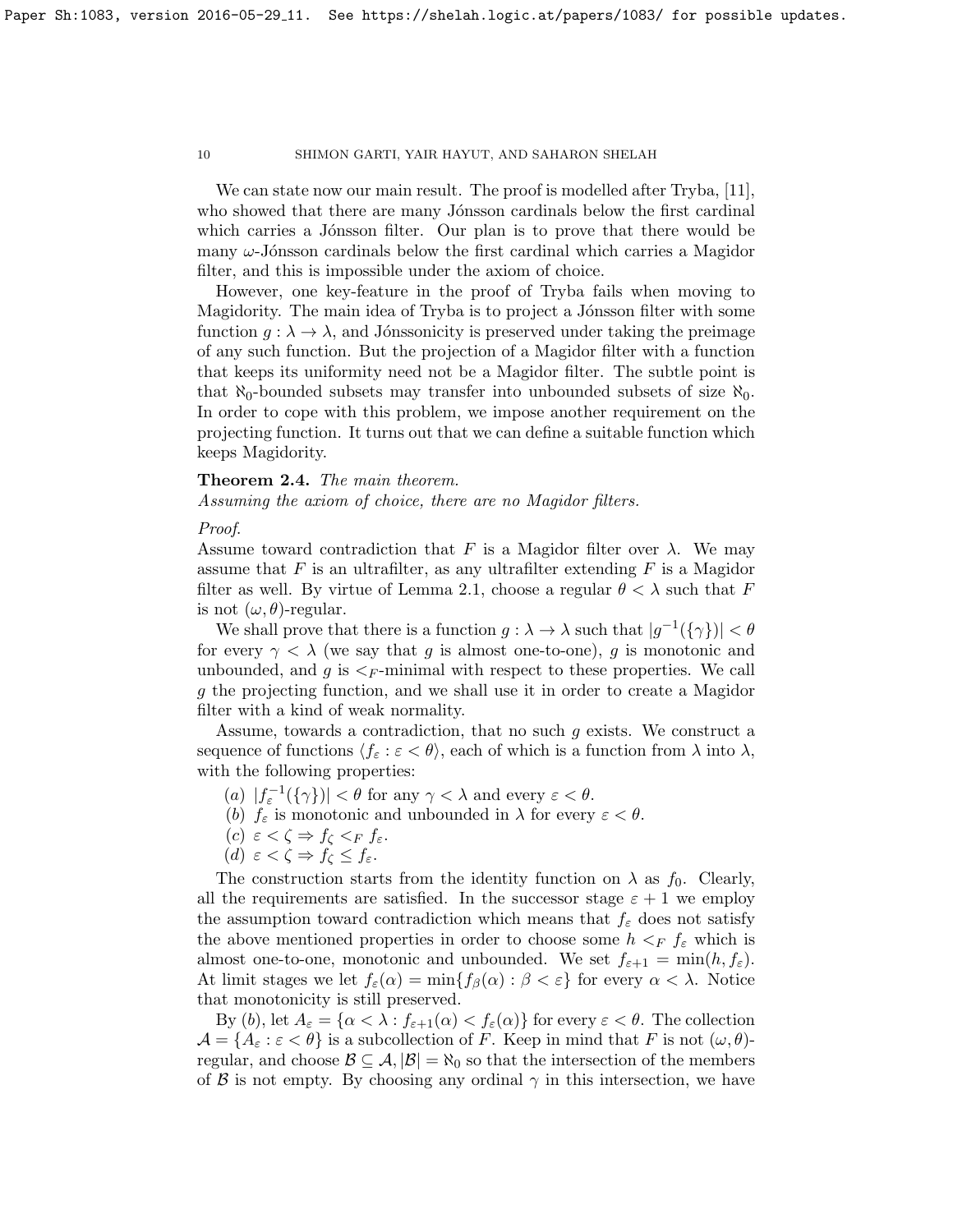an infinite decreasing sequence of ordinals (think of  $f_{\varepsilon}(\gamma)$  for each member of  $\mathcal{B}$ ), a contradiction.

We use the function g in order to project the ultrafilter  $F$  and get a new filter G over  $\lambda$  as follows:

$$
G = \{ x \subseteq \lambda : g^{-1}[x] \in F \}.
$$

The fact that G is an ultrafilter is immediate. The fact that  $|g^{-1}(\{\gamma\})| < \theta$ for every  $\gamma < \lambda$  ensures that G is uniform, as if  $|x| < \lambda$  then  $|g^{-1}[x]| <$  $|x| \cdot \theta < \lambda$  and hence  $g^{-1}[x] \notin F$ . It follows that G contains all the endsegments of  $\lambda$ .

We proceed to showing that G is Magidor. Let  $\delta < \lambda$  be large enough, and assume  $f : [\lambda]^{\aleph_0 - \mathrm{bd}} \to \delta$ . We define another coloring  $h : [\lambda]^{\aleph_0 - \mathrm{bd}} \to \delta$ by  $h(t) = f(g''t)$ . Choose an element  $y \in F$  so that  $h''[y]^{\aleph_0 - \text{bd}} \neq \delta$ . Let  $x = g''y$ , so  $y \subseteq g^{-1}[x]$  and hence  $g^{-1}[x] \in F$  and  $x \in G$ . Fix an ordinal  $\gamma \in \delta - h''[y]^{\aleph_0 - \mathrm{bd}}$ . We claim that  $\gamma \notin f''[x]^{\aleph_0 - \mathrm{bd}}$ , thus proving that G is a Magidor filter.

Toward contradiction assume that  $\gamma = f(t)$  for some  $t = \{t_n : n \in \omega\}$  $[x]^{N_0-\mathrm{bd}}$ . For every  $n \in \omega$  choose  $s_n \in y$  such that  $g(s_n) = t_n$ . Notice that  $s = \{s_n : n \in \omega\}$  is bounded in  $\lambda$ , so  $s \in [y]^{\aleph_0 - \mathrm{bd}}$ . Indeed, t is bounded in  $\lambda$  so one can choose an ordinal  $\tau \in (\text{sup}(t), \lambda) \cap x$ . Let  $\sigma = g^{-1}(\tau) < \lambda$ and observe that  $s \subseteq \sigma$  and hence bounded in  $\lambda$ . However,  $h(s) = f(g''s)$  $f(t) = \gamma$ , a contradiction.

The last property of G that we need is a very weak version of normality. We shall prove the following general fact: if  $h : \lambda \to \lambda$  is a monotonically increasing and regressive function on a set  $x \in G$  then  $|h^{-1}(\{\gamma\})| \ge \theta$  for some  $\gamma < \lambda$ . Indeed, since h and g are monotonically increasing,  $h \circ g$ is monotonically increasing as well. Set  $y = g^{-1}[x] \in F$ , and notice that  $\beta \in y \Rightarrow h(g(\beta)) < g(\beta)$  as  $g(\beta) \in x$ . Hence,  $h \circ g <_F g$  and by the choice of g there is an ordinal  $\gamma < \lambda$  for which  $|(h \circ g)^{-1}(\{\gamma\})| \ge \theta$ . However,  $(h \circ g)^{-1}(\{\gamma\}) = g^{-1}(h^{-1}(\{\gamma\}))$ , so  $h^{-1}$  must be of size at least  $\theta$  for some ordinal since  $\theta = cf(\theta)$ . It follows, in particular, that g is not regressive on a set from G.

By Lemma [2.3](#page-8-2) we choose an elementary embedding  $j: M \to V_{\lambda+\omega}$  such that crit(j)  $\langle \lambda = \jmath(\lambda)$  and  $\jmath''\lambda \in G$ . Let  $A \in G$  be the generating set of the models  $M_n^*$  from the proof of Theorem [1.2.](#page-4-0) We may assume that  $A \subseteq \mathcal{J}'\lambda$ , by intersecting A with  $\mathcal{J}'\lambda$  (recall that both sets are elements of G). We define a function  $f : A \to \lambda$  by  $f(\alpha) = \text{otp}(A \cap \alpha)$ . Observe that f is monotonically increasing, unbounded in  $\lambda$ , one-to-one and regressive over the set  $A' = {\alpha \in A : \text{otp}(A \cap \alpha) < \alpha}$ . Consequently,  $A' \notin G$  and hence  $A \setminus A' \in G$ .

Choose an ordinal  $\alpha \in A \setminus A'$  so that  $\text{crit}(j) < |\alpha| \leq \alpha$ . Choose a large enough  $n \in \omega$  for which  $\alpha < \mu_n < \lambda$ . Let  $\pi_n : M_n^* \to M_n$  be the Mostowski collapse, and let  $j_n = \pi_n^{-1}$ . Notice that  $\text{crit}(j_n) \leq \text{crit}(j) < |\alpha|$  and  $j_n(\alpha) = \alpha$ as  $otp(A \cap \alpha) = \alpha$ . It follows that  $\jmath_n(|\alpha|) = |\alpha|$  as well. A focal point here is that  $\chi_n(|\alpha|^{M_n}) = |\alpha|^V$  (by the fact that  $\chi_n$  is increasing).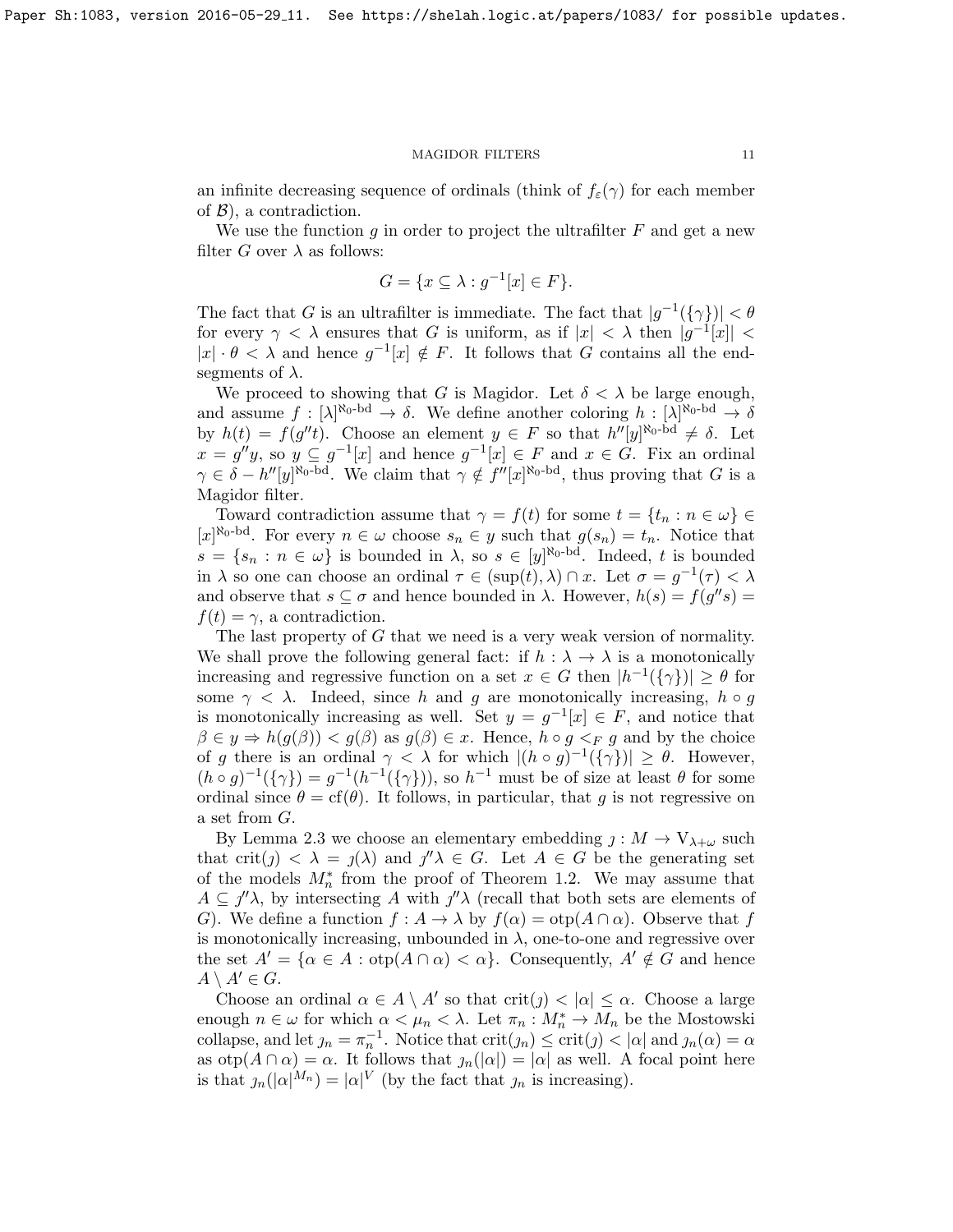To sum up, we have an elementary embedding  $n$  from a transitive set  $M_n$  into  $V_\gamma$  such that  $\mathrm{crit}(n) < |\alpha|$  and  $\mathrm{ln}(|\alpha|) = |\alpha|$ . Since  $|\alpha| < \mu_n$  we may assume that  $(M_n \cap |\alpha|)^{\aleph_0} \subseteq M_n$ , see Remark [1.3.](#page-6-0) But this contradicts Claim [1.4,](#page-6-1) so we are done.

 $\square_{2.4}$  $\square_{2.4}$  $\square_{2.4}$ 

The above proof is illuminating in the following sense. Magidor cardinals are strongly connected with rank-into-rank embeddings. In fact, I1 and I2 are Magidor cardinals. These axioms are located on the verge of inconsistency. The additional feature of having a filter which keeps the Magidority, traverses the border into inconsistency.

Actually, the existence of an  $\omega$ -Jónsson cardinal is inconsistent with ZFC, and by the above proof the existence of a Magidor filter is another step. It yields an unbounded set which consists of  $\omega$ -Jónsson cardinals. This fact gives an insight into the profound difference between Jónsson cardinals and Magidor cardinals. For Jónsson cardinals, the filterhood is a strengthening of the consistency strength but it remains in the realm of consistency (every measurable cardinal carries a Jónsson filter). For Magidor cardinals, the filterhood sends us into inconsistency.

There is another issue to be mentioned in this context. The results in this paper are proved in the frame of ZFC. Without the axiom of choice, the existence of a Magidor filter is possible. Indeed, under AD the measurable ultrafilter over  $\aleph_1$  is a Magidor filter. We may conclude that Magidor filters can serve as a natural large cardinals axiom above  $\omega$ -Jónsson cardinals. We emphasize, however, that the proof of the main theorem employs the axiom of choice, and we do not know what is the relationship between Magidor cardinals and  $\omega$ -Jónsson cardinals without AC. Actually, it is not clear whether there exists a Magidor filter over a singular cardinal under weak versions of choice or even in ZF.

Anyhow, the ZFC proof casts Magidor filters as a germane step above  $\omega$ -Jónssonicity. Recall that every normal measure over a measurable cardinal contains a measure-one set of Ramsey cardinals, a normal measure over a supercompact cardinals contains a measure-one set of measurable cardinals, and a Magidor filter (if such existed) would imply the existence of an unbounded set of  $\omega$ -Jónsson cardinals and a measure-one set of ordinals which satisfy the defining property of  $\omega$ -Jónssonicity.

The following figure demonstrates this idea:

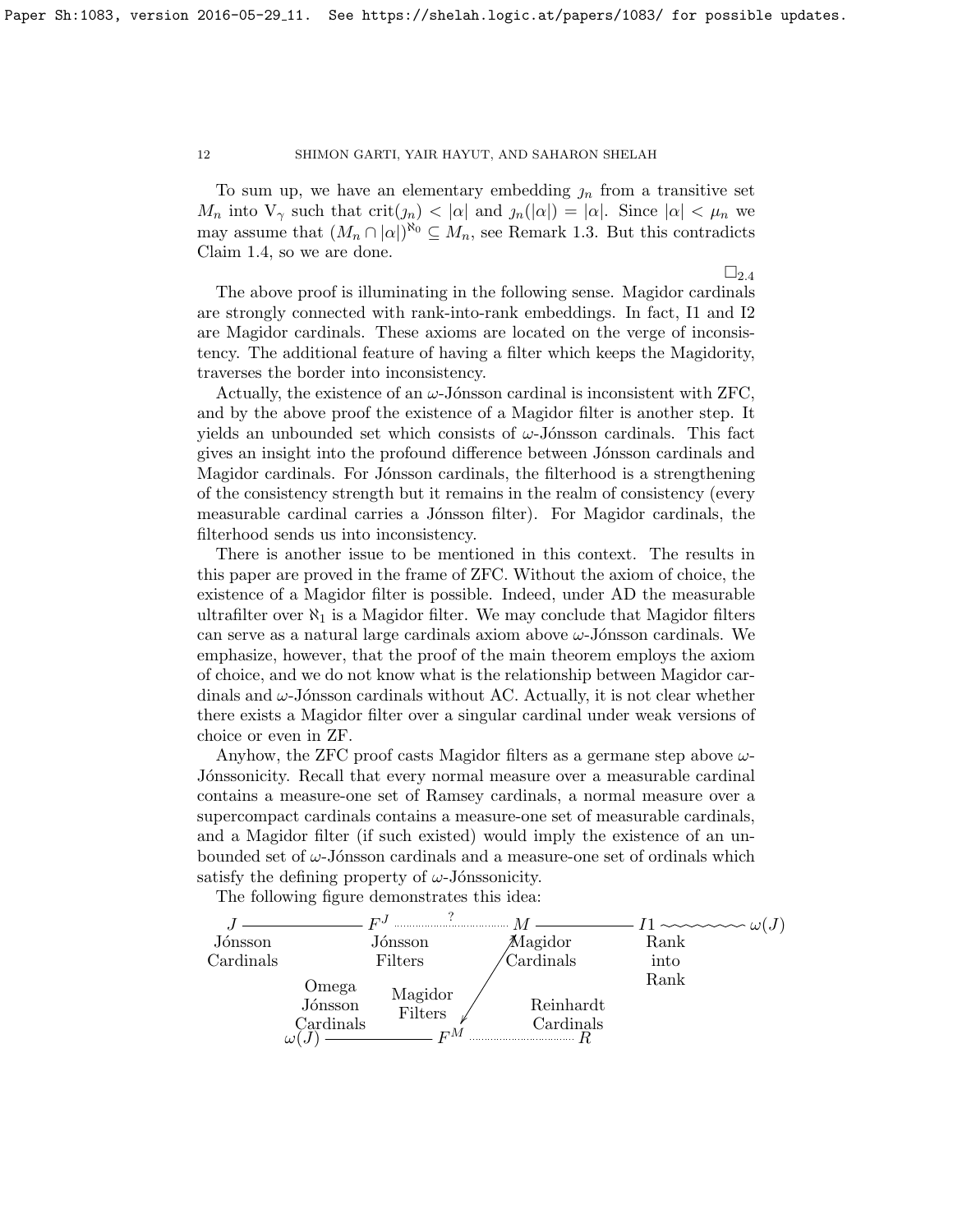We display a fragment of the chart of large cardinals in two rows. The second row begins with  $\omega$ -Jónssonicity, known to be inconsistent with ZFC but possible under ZF. The first row reaches up to the point of ZFCinconsistency, beginning with Jónsson cardinals. The consistency strength of Jónsson filters is strictly above the consistency strength of Jónsson cardinals. For instance, in the canonical model  $L[U]$  of Kunen in [\[6\]](#page-13-9), there is only one measurable cardinal, and a measure-one set of J´onsson cardinals in the unique normal measure. However, only the measurable cardinal carries a Jónsson filter in  $L[U]$ . Actually, the consistency strength of a Jónsson filter over a regular cardinal is measurability (see [\[2\]](#page-13-10)), so in  $L[U]$  we have but one such cardinal.

We do not know whether any Magidor cardinal carries a Jónsson filter. Of course, natural Magidor cardinals which come from rank-into-rank embedding are limit of measurable cardinals and hence carry a Jónsson filter. We suspect, however, that the consistency strength of Magidority is above measurability (see [\[4\]](#page-13-0)). The axiom I1 is strictly stronger than Magidority (again, see [\[4\]](#page-13-0)), but we do not know if the first Magidor cardinal must be below I2.

The next stage, i.e.  $\omega$ -Jónssonicity, is beyond consistency, assuming the axiom of choice. The existence of Magidor filters is another step forward, as shown in this paper. As noted above, Magidor filters may exist without the axiom of choice, e.g. under AD. Reinhardt cardinals point to another open problem, and it is opaque whether their existence can be refuted from the axioms of ZF alone.

We conclude with the following:

### Question 2.5. Assume AD.

Does there exist a cardinal  $\lambda > cf(\lambda) = \omega$  which carries a Magidor filter?